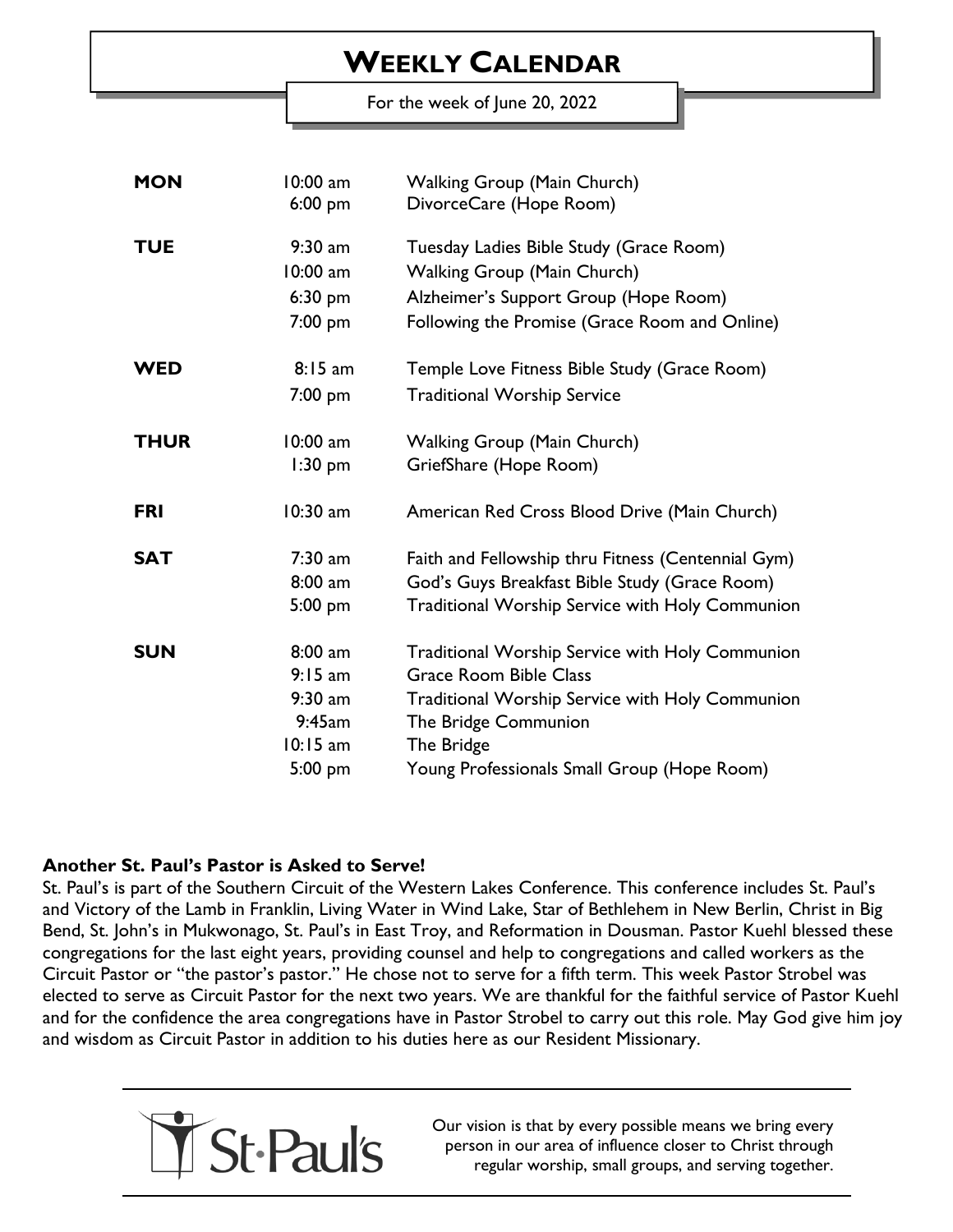## **ST. PAUL'S NEWS**

#### **Called Home to Heaven**

Gloria Coe, born April 15, 1931, entered eternal peace with her Savior on June 11, 2022. Private services have been held. May our God of all peace and comfort be with Gloria's loved ones.

#### **Interment of Ashes**

The interment of Alvin and Beverly Ladwigs' ashes is scheduled for Wednesday, June 22, at 10:00 am, at Veterans Cemetery in Union Grove. Alvin and Bev were longtime members of St. Paul's. You are invited to attend the ceremony.

#### **Known to Be Hospitalized**

Ken Laschen (Froedtert), Dennis Lassa (Waukesha), and Annette Dahlke (home hospice care).

## **Wedding**

Jessica Klein and Justin Martin were married on Saturday, June 18, 2022. May the Lord bless and keep Jessica and Justin as they live in unity with Christ.

#### **Attendance**

The following attended last week's services: 109 on Saturday, 107 on Sunday 8:00 am, 186 on Sunday 9:30 am, 195 at The Bridge, and 28 on Wednesday.

#### **Register for 3K and 4K Today!**

The St. Paul's Lutheran Pre-Kindergarten program exists to support our church and community by providing a structured Christian education for our young children. We are blessed with a wonderful reputation in our community, and we appreciate all the invitations you extend. If you know someone who is looking for Pre-K for their 3- or 4-year-old, please contact Principal Seth Fitzsimmons at [sfitzsimmons@stpmuskego.org.](mailto:sfitzsimmons@stpmuskego.org)

## **Grace Room Bible Study – Sundays at 9:15 am**

Rev. John Braun is leading a study titled, "Yes, God Is Almighty!" This series discusses God's power and providence and runs through June 26.

## **GriefShare**

GriefShare sessions are being held every Thursday, at 1:30 pm, in the Hope Room, at St. Paul's Community Counseling and Care Center. GriefShare is a bereavement support group that welcomes all members from the congregation and the community. It is a Scripture-based program that looks to help people find community and acceptance while experiencing the loss of a loved one. If interested, please mark the back of your Connection Card.

#### **Support Group Facilitators**

St. Paul's Counseling Center is looking for individuals who are willing to assist in facilitating various support groups (single mothers, alcohol addiction, and parents of children with mental health issues). Most of our support groups utilize video curriculums and/or workbooks for ease of facilitation. Mental health care training is not a prerequisite. We are looking for empathetic individuals who have a heart for individuals who are going through distress. Group facilitation training will be provided. Contact Pastor Jeffrey Bonack at 414-422-0320, ext. 119, for more information.

## **June Family in Need**

The husband of a young, stay-at-home mother in our congregation died recently. While there is insurance, the transition from stay-at-home mother to family breadwinner will take time. Your gifts to "June Family in Need" will provide help to cover the day-to-day expenses during this family's time of transition. Mark your gift clearly "June Family in Need." Thank you in advance for your compassionate care.